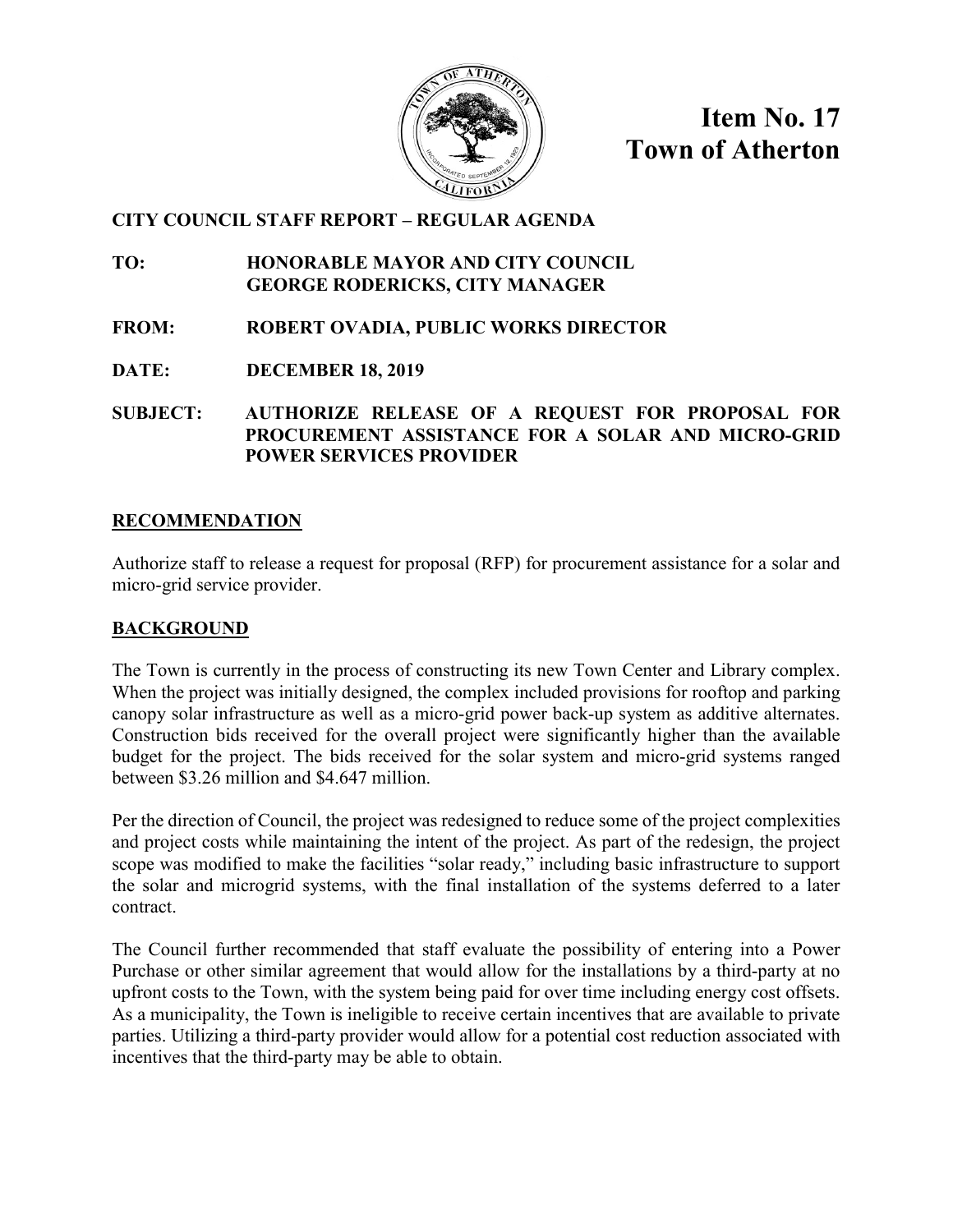Assistance for Power Purchase Agreement Request for Proposal December 18, 2019 Page 2 of 3

## **ANALYSIS**

The attached RFP seeks to find a consultant that can provide the Town with procurement services for a solar and micro-grid power services provider.

The consultant's overall responsibility will be to provide technical assistance to staff and the City Council in preparing the Request for Proposals for a Power Services Provider, managing the RFP process, reviewing proposals and qualifications, assist in evaluation and selection of a provider, review project documents, and oversee installation, commissioning and validation of system performance.

The consultant's work schedule would begin immediately upon contract award (expected: February 19, 2020). All phases of work should be completed by Summer 2021.

### **POLICY FOCUS**

The Council policy focus should be on the desire to utilize solar power and backup systems for the Town Center project.

#### **FISCAL IMPACT**

None at this time. The cost of the anticipated service is unknown at this time and would be funded through the Town Center project. It is anticipated that the cost of installation and maintenance of the solar system would be covered through the future power purchase rate.

#### **PUBLIC NOTICE**

Public notification was achieved by posting the agenda, with this agenda item being listed, at least 72 hours prior to the meeting in print and electronically. Information about the project is also disseminated via the Town's electronic News Flash and Atherton Online. There are approximately 1,200 subscribers to the Town's electronic News Flash publications. Subscribers include residents as well as stakeholders – to include, but be not limited to, media outlets, school districts, Menlo Park Fire District, service provides (water, power, and sewer), and regional elected officials. The Town maintains an active and up to date Project Website at http://ca-Town maintains an active and up to date Project Website at [http://ca](http://ca-atherton.civicplus.com/index.aspx?NID=290)[atherton.civicplus.com/index.aspx?NID=290.](http://ca-atherton.civicplus.com/index.aspx?NID=290)

#### **COMMISSION/COMMITTEE FEEDBACK/REFERRAL**

This item has or X has not been before a Town Committee or Commission.

Audit/Finance Committee (meets every other month)

- Bicycle/Pedestrian Committee (meets as needed)
- PMC & Civic Center Advisory Committee (meets as needed)
- Environmental Programs Committee (meets every other month)
- Park and Recreation Committee (meets each month)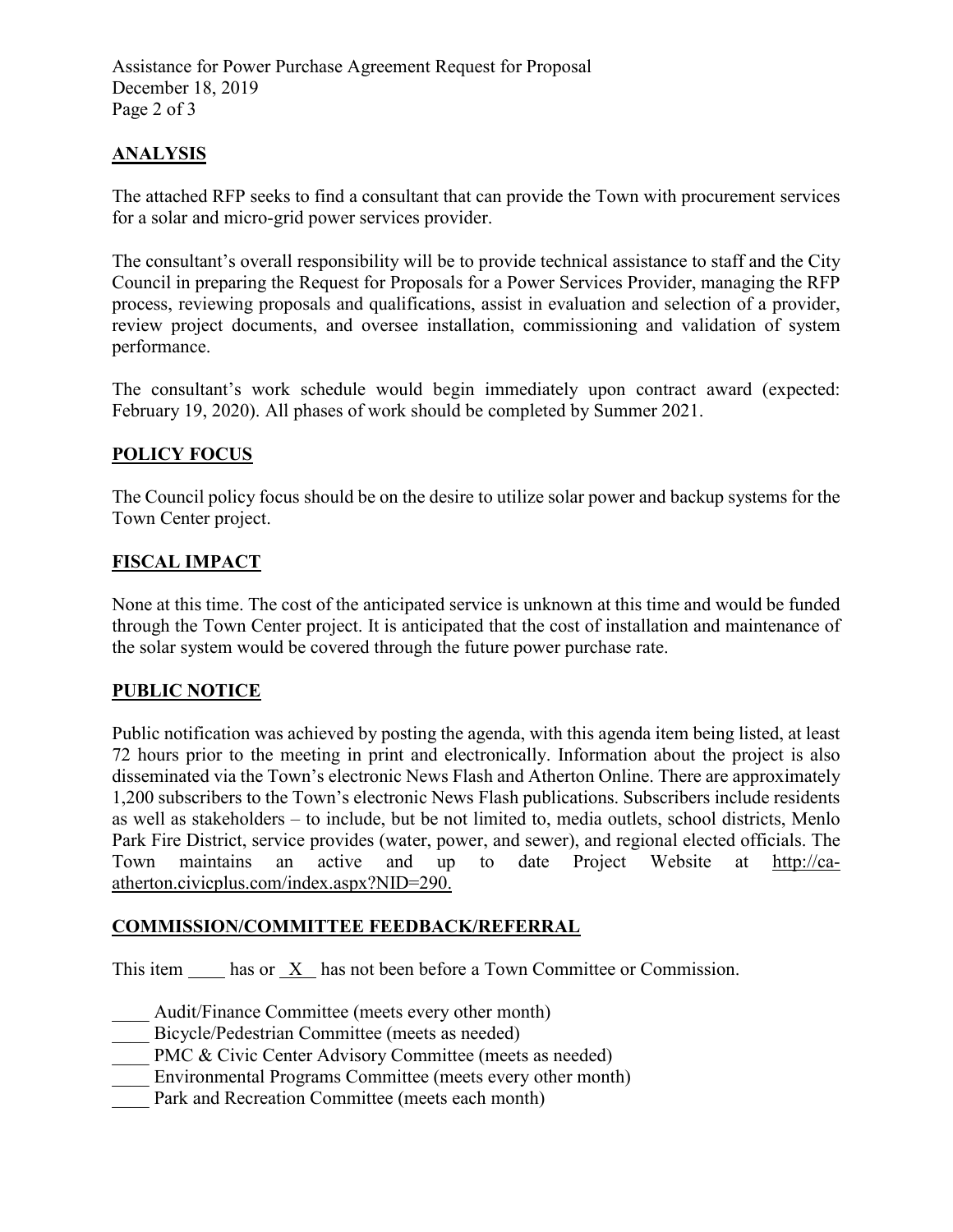Assistance for Power Purchase Agreement Request for Proposal December 18, 2019 Page 3 of 3

- Planning Commission (meets each month)
- Rail Committee (meets every other month)
- Transportation Committee (meets every other month)

# **ATTACHMENTS**

1. Draft Request for Proposals: Professional Support Services for Development of a Power Purchase Agreement for Solar and Solar Storage (Micro-Grid) at Atherton Town Center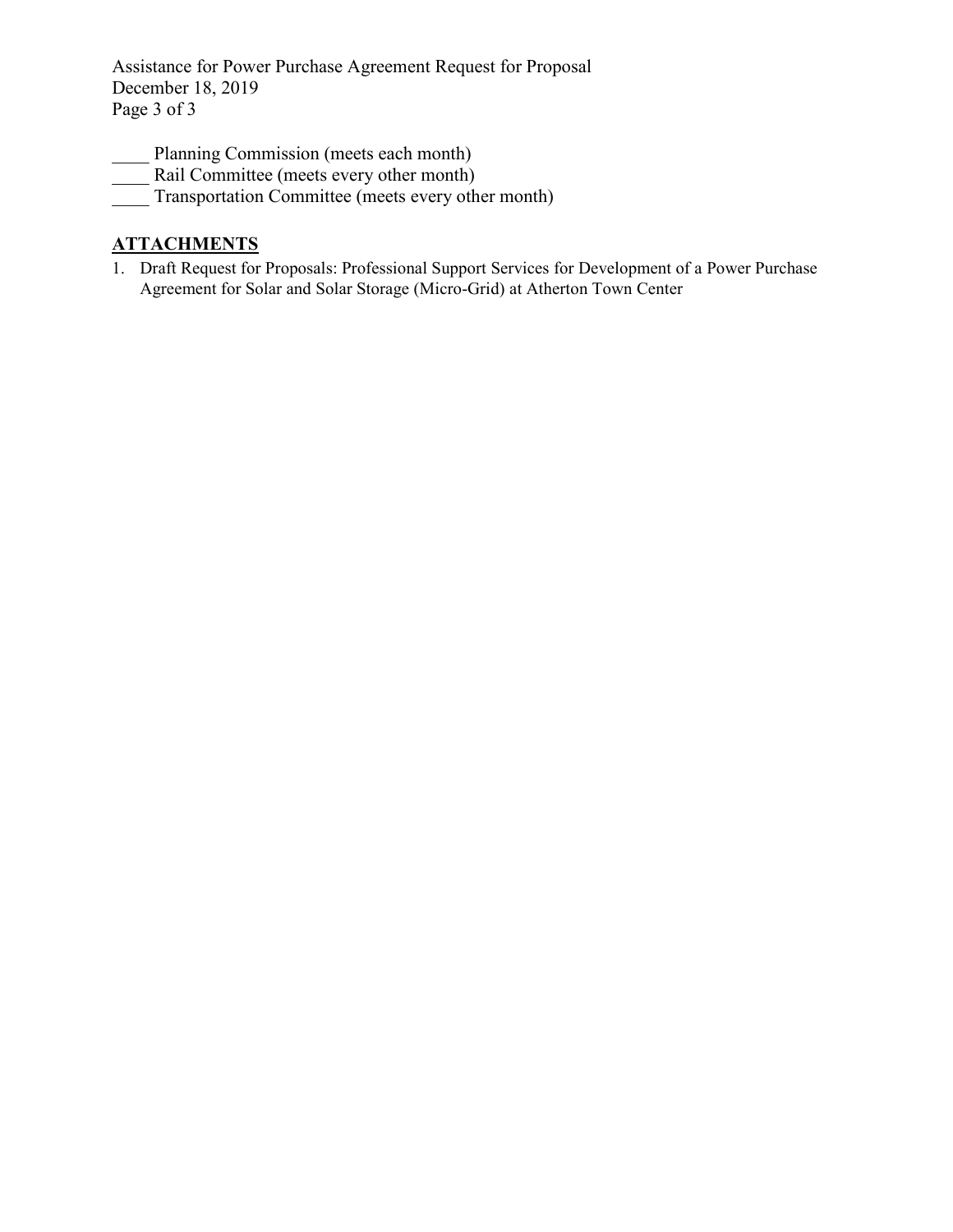

# **Town of Atherton**

# **Request for Proposals (RFP)**

# **Professional Support Services for**

# **Development of a Power Purchase Agreement for**

# **Solar and Solar Storage (Micro-Grid) at Atherton Town Center**

**Released: December 20, 2019**

**Proposals Due: 3 pm, January 30, 2020** 

RFP Submittal Address: Town of Atherton Attention: Robert Ovadia, Director of Public Works 150 Watkins Avenue, Atherton, CA 94027 Atherton, CA 94027 [rovadia@ci.atherton.ca.us](mailto:rovadia@ci.atherton.ca.us) 650-752-0541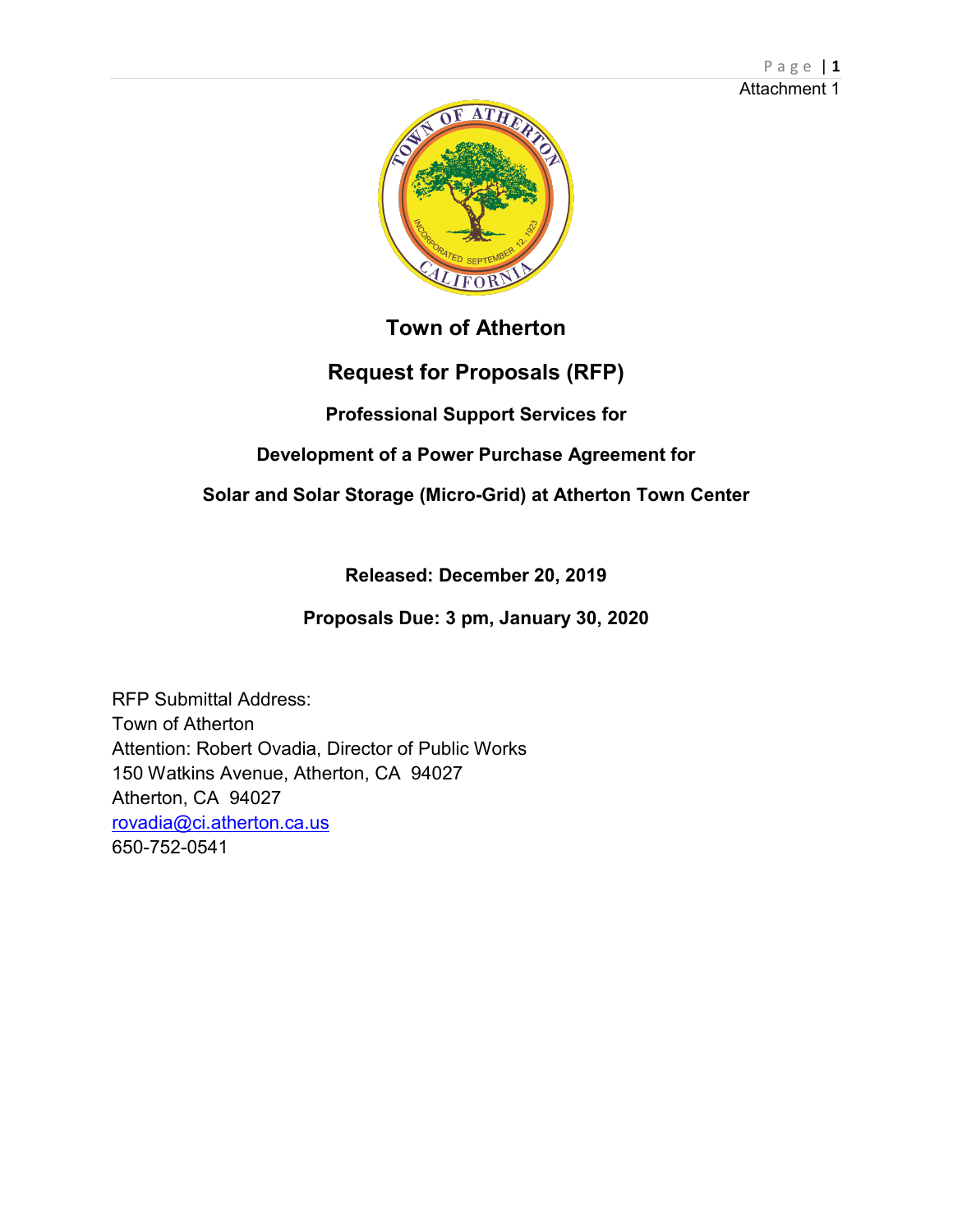The Town of Atherton (Town) is accepting proposals from professional services firms to assist the Town with in developing a request for proposals, evaluating proposals, and negotiating terms for a Power Purchase Agreement to provide solar and solar storage (micro-grid) for power and resiliency at the Atherton Town Center.

# **A. BACKGROUND**

The Town is currently constructing a new Town Center complex including a new Town Administration and Police Service building, a new Library and associated ancillary structures, parking and public spaces. The Town Center will also serve as the Towns Emergency Operations Center. The complex includes an aggregate of 44,603 gross square feet. The Town is issuing this request for proposals to identify and select a consultant to assist the Town in converting the Town Center buildings to photo-voltaic (PV) power with a micro-grid back-up system.

The Town Center buildings were initially designed to include a photo-voltaic and microgrid system. However, due to costs associated with direct purchase and installation, the Town differed the purchase and elected to provide accommodations in the buildings for future installation. Though the anticipated PV equipment, including the PV modules, PV inverters, DC optimizers, PV monitoring system, and PV racking systems were not included in the Town Center construction contract, information for the future PV system was provided for reference in the Town Center bid documents. The stanchions for the racking systems will be installed as part of the Town Center project y the Town's Contractor – SJ Amoroso.

As a municipality, the Town is not eligible for certain incentives available to non-public entities. As such, the Town wishes to partner with a Power Services Provider that can take advantage of all available incentives, install and maintain the system. The Town is seeking a consultant to assist in finding and contracting with that partner as well as reviewing project documents, overseeing installation, commissioning and validating system performance.

# **B. OBJECTIVES TO BE MET**

It is envisioned that the Consultant selected will work closely with Town Staff to develop a complete set of requirements for the release of an RFP for a Power Services Provider for the installation and management of the photo-voltaic and micro-grid back-up system.

The Consultant will develop the RFP package and associated documents for proposition by potential Power Service Providers including technical and aesthetic requirements. The Consultant will develop the RFP package, identify a minimum of three potential qualified providers, facilitate the provider site walks, review proposals, participate in provider interviews, verify contractor references, assist in the selection of a Power Services Provider, negotiation of a Power Purchase or other financial agreement, review of project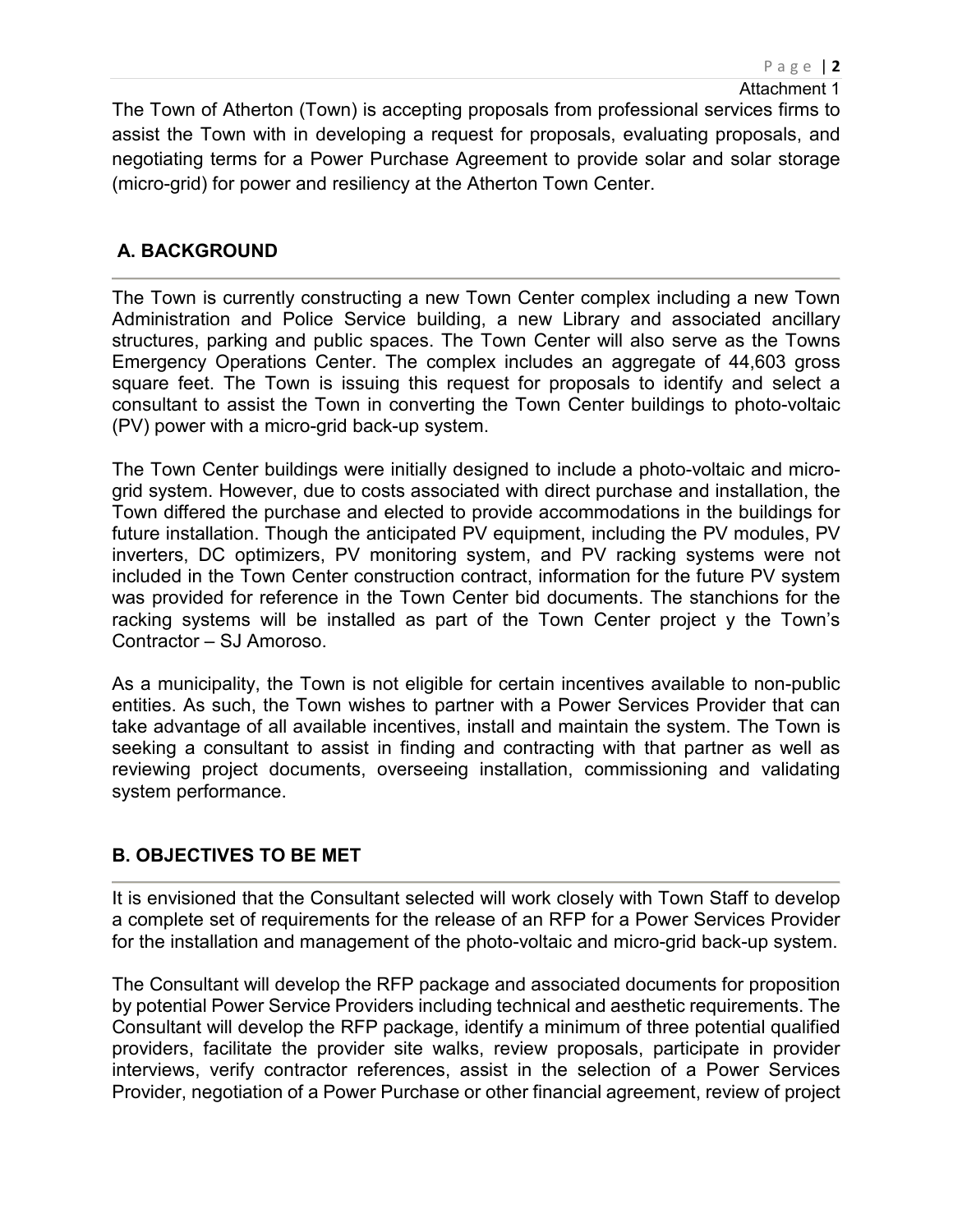documents including peer review of project design, overseeing installation, commissioning and validating system performance.

The PV system is anticipated to be no greater than 350 KW and located on roof tops and carport structures installed at the Library, Police Station, Ancillary, and Corporation Yard. The battery backup system and Micro-Grid controls are to be in the utility yard. The goal is to have a photovoltaic system that will provide a minimum of 80% of the power needs of the buildings with a 3-day power back-up available through the micro-grid battery backup to support operations in the event of emergencies or other power outages. As the Town Administration/Police Department Building is considered an essential services building, facilities associated with or connected to the building should be designed as such.

The installation and final commissioning of the system is desired concurrent with the construction of the Town Center buildings, scheduled for completion in Summer 2021. A current Town Center project schedule is provided as an attachment to this request for proposals.

## **C. REFERENCE DOCUMENTS**

There are a number of Town documents containing information regarding the Town Center project including original construction drawings, which included a photovoltaic and microgrid system); final construction bid documents for the Town Center project. These documents are noted below:

- Town Center construction bid documents Original including additive alternate for PV/Micro-Grid system:<http://www.ci.atherton.ca.us/bids.aspx?bidID=60>
- Town Center construction bid documents Awarded without PV/Micro-Grid system:<http://www.ci.atherton.ca.us/bids.aspx?bidID=64>
- Town Center Project Schedule: [to](http://www.ci.atherton.ca.us/index.aspx?NID=298) be provided

# **D. SCOPE OF WORK**

#### **Task 1: Kick-off Meeting**

Meet with Town staff to discuss project goals and data needs, and assessment criteria for the preparation and release of the request for proposals for a Power Service Provider.

### **Task 2: Schedule for the Preparation and Release of the Request for Proposals and subsequent project activities**

Based on the kick-off meeting and consultation with staff, the consultant will prepare a refined schedule for the preparation and release of the request for proposals, review and selection of a power services provider, negotiation and award of a contract, anticipated design, construction and commissioning schedule. Changes to the schedule will require approval from the Town.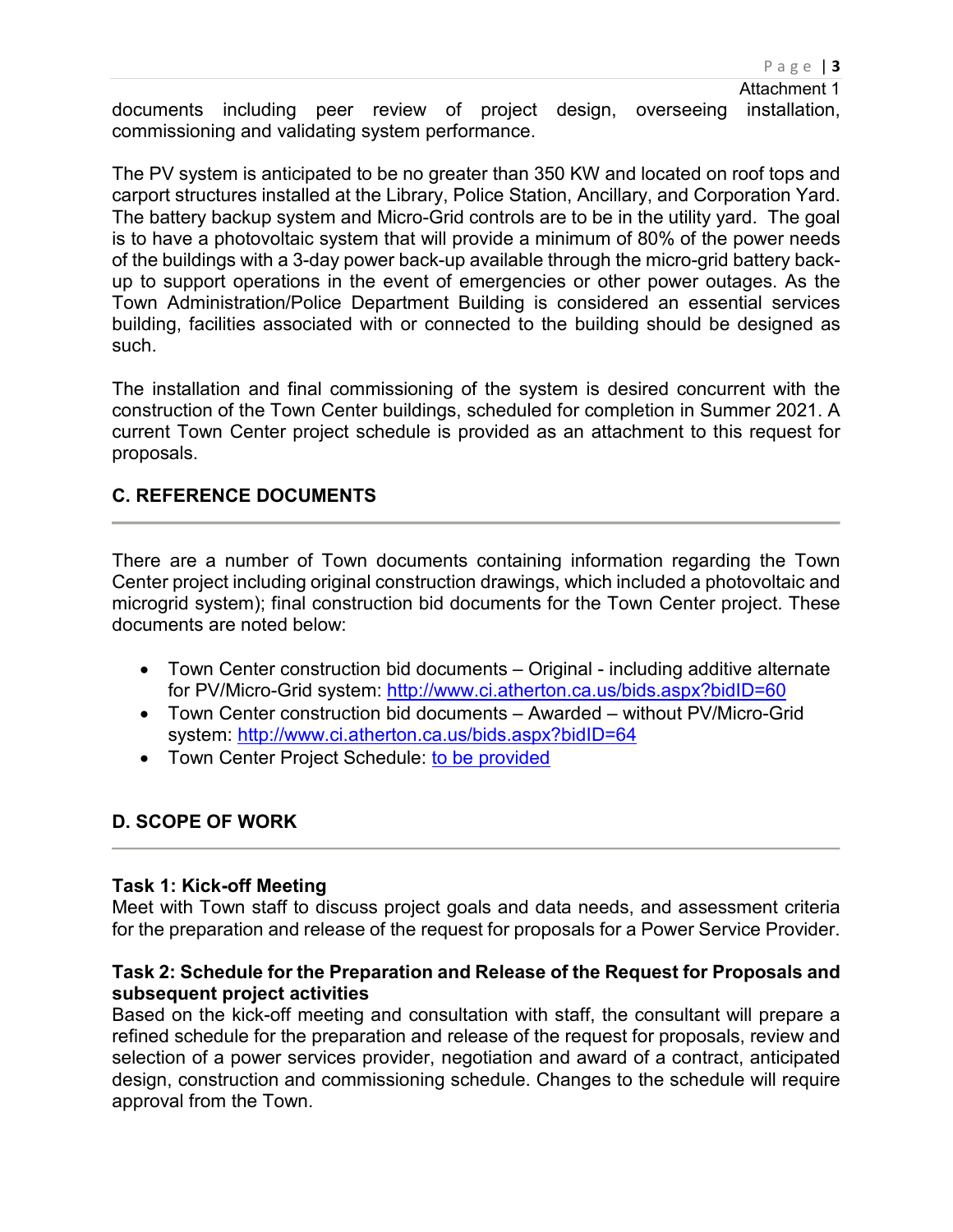### **Task 3: Data Collection and Review of Existing Information**

To avoid duplications and to reduce costs, the consultants will rely on existing data whenever possible. Relevant documents will be provided at the initial meeting and have been identified in this proposal.

### **Task 4: Development of the Request for Proposals**

The Consultant will develop the Request for Proposals for a Power Services provider to design, install, and manage a photo-voltaic and micro-grid system for the Town Center, outlining goals and objectives, potential terms and selection criteria. Pursuant to California Government Code Sections 4217.10 – 4217.18 (Chapter 3.2 Energy Conservation Contracts), upon certain findings, "Notwithstanding any other provision of law, a public agency may enter into an energy service contract and any necessarily related facility ground lease on terms that its governing body determines are in the best interests of the public agency if the determination is made at a regularly scheduled public hearing, public notice of which is given at least two weeks in advance."

### **Task 5: Selection of Power Services Provider and Contract Negotiation Support**

The Consultant selected will work jointly with staff in reviewing the various proposals received, making recommendations on potential providers to be interviewed, and final selection of the power services provider who will best be able to meet the Towns objectives, with the best terms for the Town. The Consultant will assist in contract negotiations to assure project objectives are covered with the best terms for the Town are covered in the contract.

#### **Task 6: Contract Management and Oversight**

The Consultant will be responsible for oversite of the Power Services Provider to assure that the planned photo-voltaic and micro-grid systems are designed to meet project objectives with minimum impact to the Town Center construction project. Consultant will be responsible for plan review and coordination with the project team and the Building Department and will work closely with the Town Center project management team to coordinate installation and commissioning of the systems. The Consultant will also be responsible to confirm as-built drawings and validation of power generation and back-up.

#### **Task 7: Attend Public Meetings**

In addition to regular project meetings, the Consultant will be required to attend public meetings and hearings regarding the project. The Consultant will be required to present the release of the Request for Proposals for a Power Services Provider to the Town Council, including goals, schedule, terms, and selection criteria as well as other factors related to the project and coordination with the Town Center project. The Consultant will also be required to present the final recommended contract with the Power Services Provider to the Town Council at a public hearing for consideration.

Additionally, the Consultant should plan on attending up to two additional public meetings including the Town Environmental Programs Committee and/or Town Council to provide information on updates on the RFP and up to three additional public meetings through construction, commissioning and final validation.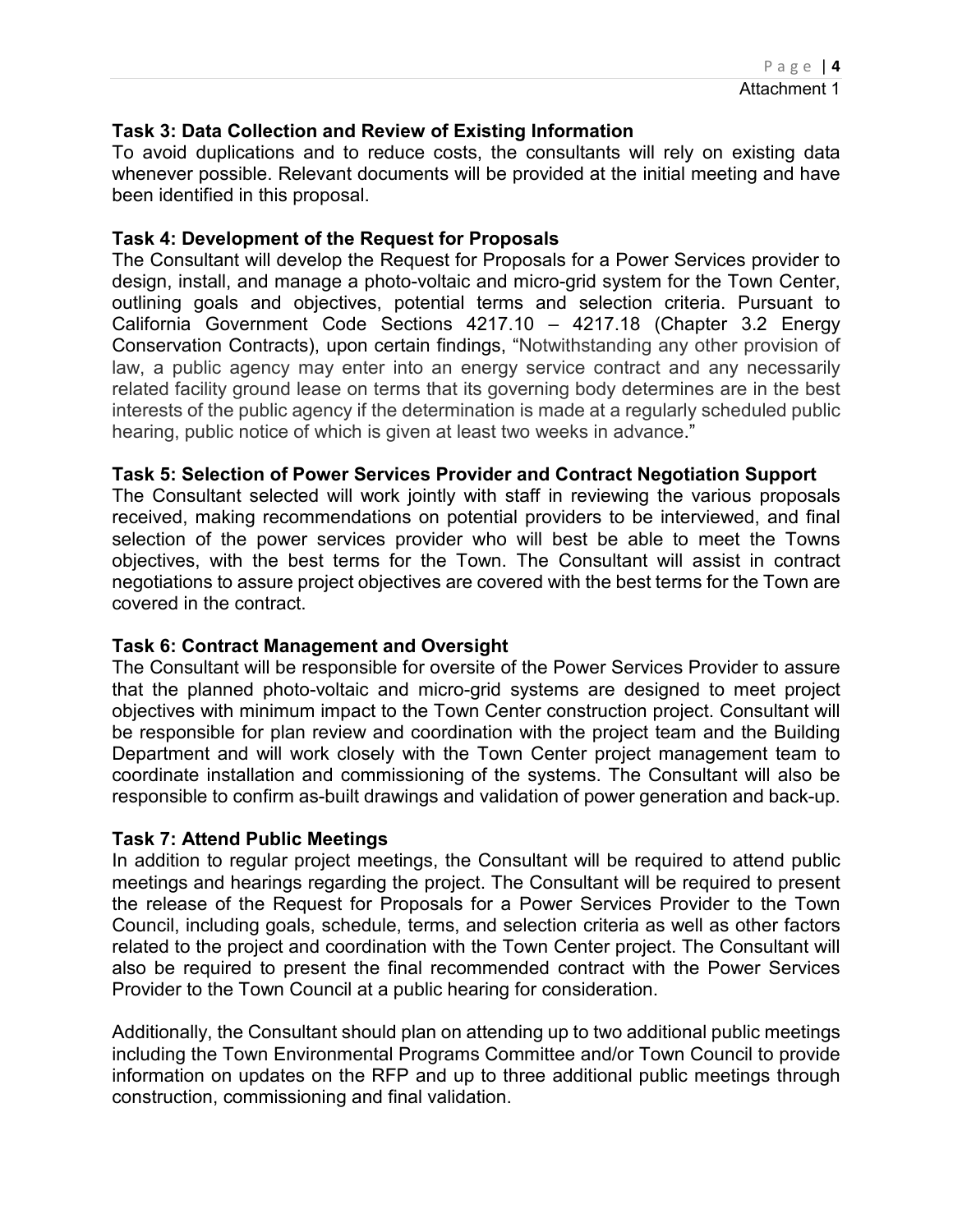## **E. SUBMISSION OF PROPOSALS**

Town staff and the Town Center project management team will evaluate the proposals received and develop a short list of the most qualified firms. They may be invited to interview and may be asked to submit more detailed information. Proposals should contain at least the following information:

- A description of your firm's background, staffing and experience related to the development and oversight of Request for Proposals related to Power Purchase Agreements; photo-voltaic and micro grid system lease agreements; photo-voltaic and micro grid system design, review, installation, commissioning and validation; other relevant experience.
- Key Personnel Identify all personnel who will be assigned to work on this project. Include a description of their roles, qualifications and experience.
- Subcontractors Identify any work that will be subcontracted. Include firm qualifications and key personnel for any subcontractors.
- **Project Work Plan A description of project understanding, detailed approach, and** methodology. List specific tasks and any specific considerations or options, as well as factors to be used in selecting a provider.
- **Project Schedule Propose a timeline for completion of the project, and include start** date, phases, milestones, and target completion dates. Any assumptions regarding turnaround time and City Council meetings should be clearly noted.
- Fee Information Provide fee information that ties tasks to specific tasks. Provide a description of the level of effort required, listing the estimated hours required for each task in the Scope of Services, hourly rates of personnel, and expected incidental expenses such as travel, supplies, communications, reproduction, mailing, etc. Identify the fee that will be charged for additional public or City Council meetings not identified in the scope of services. Identify specific hourly fees for assistance during the negotiation process.
- References Include a list of contracts completed under which services similar to those required by this RFP were performed. An emphasis should be placed on projects undertaken within the past three years and those projects undertaken similar in size and scope.

### **F. General Terms and Conditions**

- 1. The Town reserves the right to reject any and all proposals.
- 2. The Town will not be responsible for any costs incurred by respondents in the preparation and submittal of a response to this request.
- 3. The Town reserves the right to modify the scope of the project at any time, with appropriate fee adjustments to be negotiated.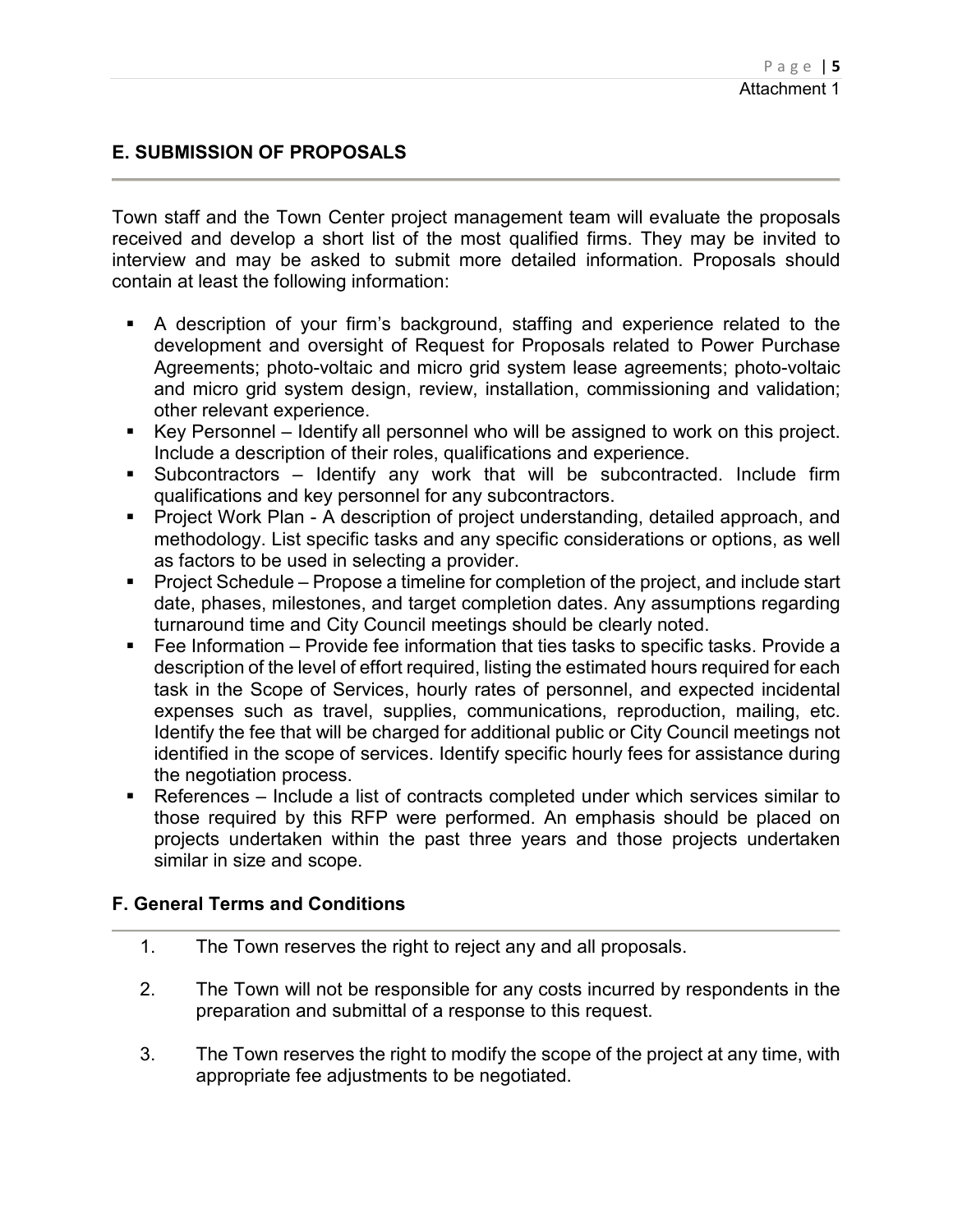- 4. Documents and findings (regardless of format) that are associated with this project shall be the property of the Town.
- 5. Proposal shall remain effective for 90 days beyond the submitted date.

### **G. Submittal and Review Process**

- 1. Applicant questions: All questions regarding the RFP shall be submitted in writing to Robert Ovadia, Director of Public Works at rovadia@ci.atherton.ca.us. Questions and responses will be posted on the Atherton Town website.
- 2. Submittal Deadline: January 30, 2019, 3 pm. Late submittals will not be accepted.
- 3. Format and Delivery: Submit five (5) letter-sized copies with one (1) unbound copy of the proposal to:

Robert Ovadia Town of Atherton 150 Watkins Avenue Atherton, CA 94027

- 4. E-mail a PDF copy to Robert Ovadia at [rovadia@ci.atherton.ca.us.](mailto:rovadia@ci.atherton.ca.us)
- 5. Submittals will not be returned.
- 6. The Town reserves the right to accept or reject any or all proposals, or to alter the selection process in any lawful way, to postpone the selection process for its own convenience at any time, and to waive any non-substantive defects in this RFP or the proposals.
- 7. The Town reserves the right to short list the most qualified firms for consideration during the RFP process.
- 8. The Town reserves the right to negotiate with other qualified persons or firms, or to solicit additional statements of qualifications at any point in the project should it fail to negotiate a reasonable fee with the initially selected person or firm or should that firm fail to execute the Town's Agreement.

### **H. Evaluation Criteria**

The Project Manager will be the key point of contact with City staff and will be expected to drive the project to meet schedule and budgetary goals. The Project Manager would